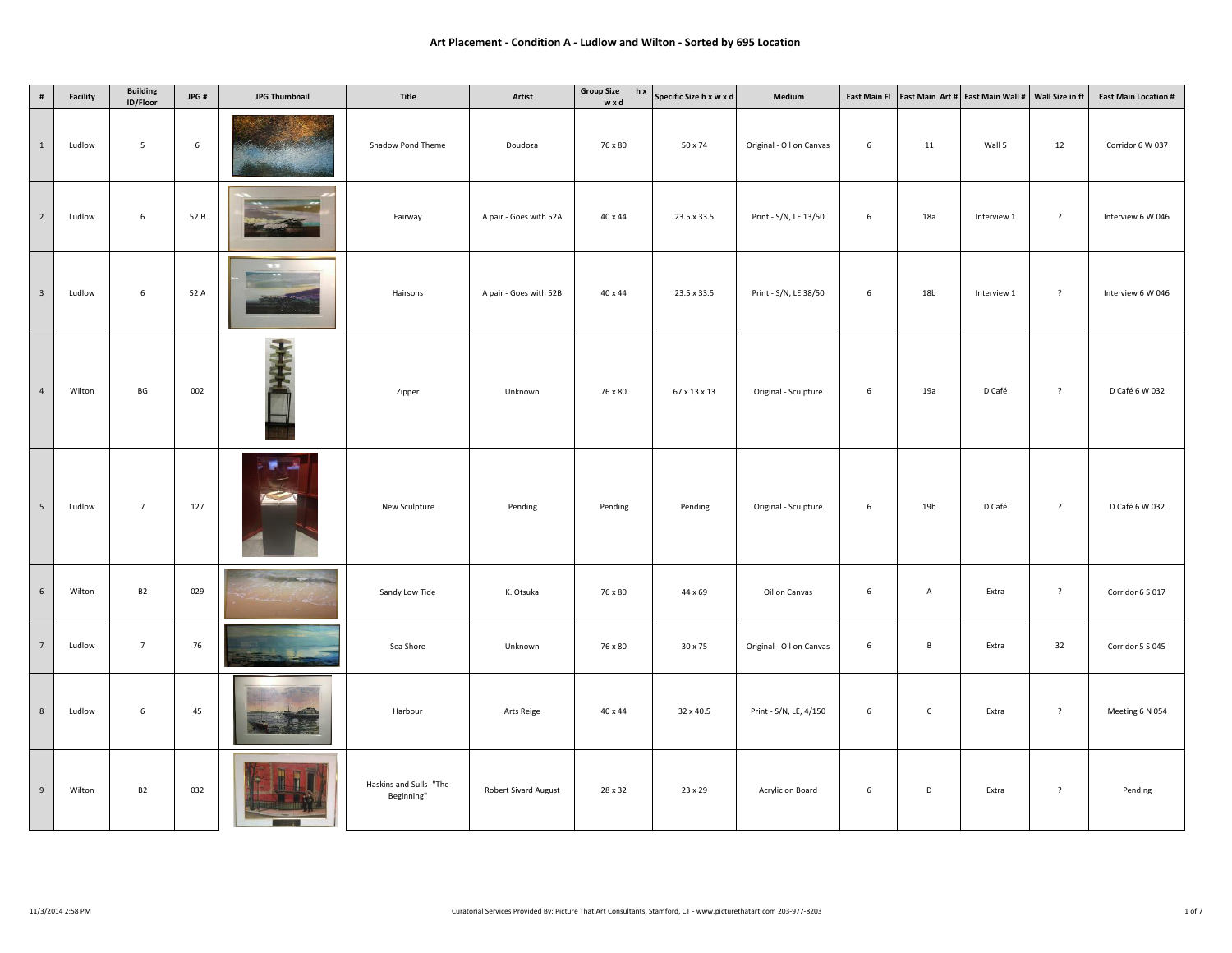| $\#$   | Facility | <b>Building</b><br>ID/Floor | JPG#  | <b>JPG Thumbnail</b> | Title                         | Artist                  | <b>Group Size</b><br>hx<br>wxd | Specific Size h x w x d | Medium                 | <b>East Main Fl</b> |                         | East Main Art # East Main Wall #   Wall Size in ft |    | <b>East Main Location #</b> |
|--------|----------|-----------------------------|-------|----------------------|-------------------------------|-------------------------|--------------------------------|-------------------------|------------------------|---------------------|-------------------------|----------------------------------------------------|----|-----------------------------|
| $10\,$ | Wilton   | B1                          | 063a  |                      | Sun Rays 1                    | M. Torhn                | 28 x 32                        | 24 x 18                 | Print - LE, 6/15       | $5\phantom{.0}$     | $\mathbf{1}$            | Wall 1                                             | 20 | Corridor 5 N 196            |
| 11     | Wilton   | B1                          | 063b  |                      | Sun Rays 2                    | M. Torhn                | 28 x 32                        | 24 x 18                 | Print - LE, 6/15       | $5\overline{ }$     | $\overline{2}$          | Wall 1                                             | 20 | Corridor 5 N 196            |
| 12     | Wilton   | <b>B1</b>                   | 063c  |                      | Sun Rays 3                    | M. Torhn                | 28 x 32                        | 24 x 18                 | Print - LE, 6/15       | 5                   | $\overline{\mathbf{3}}$ | Wall 1                                             | 20 | Corridor 5 N 196            |
| 13     | Wilton   | <b>B1</b>                   | 063d  |                      | Sun Rays 4                    | M. Torhn                | 28 x 32                        | 24 x 18                 | Print - LE, 6/15       | 5                   | $\overline{4}$          | Wall 1                                             | 20 | Corridor 5 N 196            |
| $14\,$ | Wilton   | B1                          | 063e  | $\mathbf{k}$         | Sun Rays 5                    | M. Torhn                | 28 x 32                        | 24 x 18                 | Print - LE, 6/15       | $5\overline{5}$     | $5\overline{5}$         | Wall 1                                             | 20 | Corridor 5 N 196            |
| 15     | Wilton   | <b>B2</b>                   | 036   |                      | Abstract Collage on Rag Paper | Unsigned                | 64 x 68                        | 33 x 57                 | Mixed Media            | $5\overline{5}$     | 10                      | Wall 3                                             | 16 | Corridor 5 W 109            |
| $16\,$ | Wilton   | BG                          | 004   |                      | Pont                          | Tom Hollard             | 52 x 56                        | 35 x 50                 | Print - S/N, LE, 30/88 | 5                   | 12                      | Wall 4                                             | 16 | Corridor 5 W 109            |
| $17\,$ | Wilton   | C1                          | 001.1 |                      | Moonlit Building 1            | Constance K. Livingston | 40 x 44                        | 35 x 30                 | Mixed Media            | $5\overline{5}$     | 14                      | Wall 5                                             | 16 | Corridor 5 E 230            |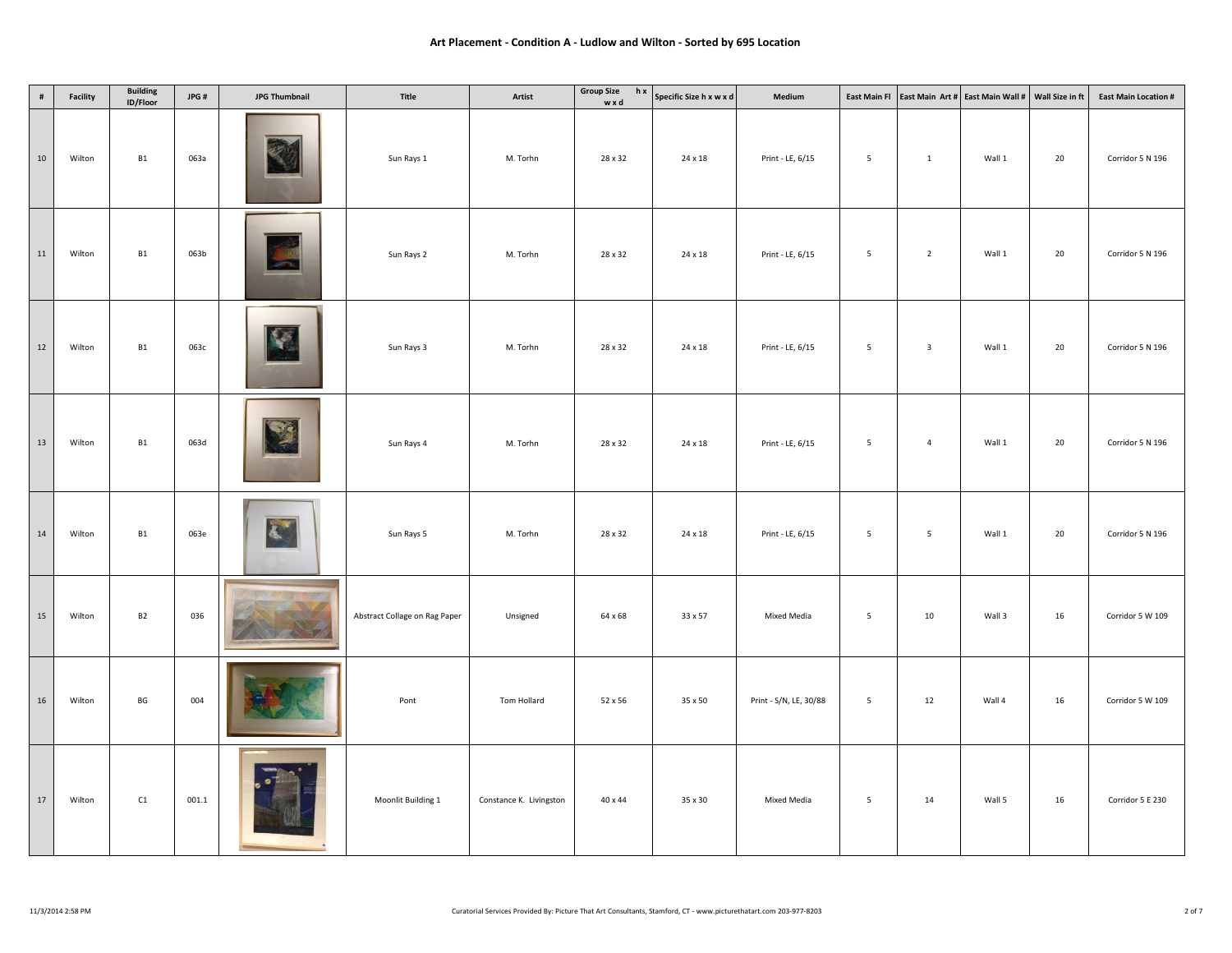| $\#$            | Facility | <b>Building</b><br>ID/Floor | JPG#  | <b>JPG Thumbnail</b> | Title               | Artist                  | <b>Group Size</b><br>hx<br>wxd | Specific Size h x w x d | Medium                | East Main Fl    |                | East Main Art # East Main Wall # | Wall Size in ft | <b>East Main Location #</b> |
|-----------------|----------|-----------------------------|-------|----------------------|---------------------|-------------------------|--------------------------------|-------------------------|-----------------------|-----------------|----------------|----------------------------------|-----------------|-----------------------------|
| 18              | Wilton   | C1                          | 001.2 |                      | Moonlit Building 2  | Constance K. Livingston | 40 x 44                        | 35 x 30                 | Mixed Media           | $5\overline{5}$ | 15             | Wall 5                           | 16              | Corridor 5 E 230            |
| 19              | Wilton   | C1                          | 001.3 |                      | Moonlit Building 3  | Constance K. Livingston | 40 x 44                        | 35 x 30                 | Mixed Media           | $5\overline{5}$ | 16             | Wall 5                           | 16              | Corridor 5 E 230            |
| $20\degree$     | Wilton   | B1                          | 068   |                      | Abstract Keyhole    | Unknown                 | 52 x 56                        | 34 x 53                 | Collage - Mixed Media | $5\overline{5}$ | $17\,$         | Wall 6                           | 16              | Corridor 5 E 230            |
| 21              | Ludlow   | $7\overline{ }$             | 84a   |                      | Naple Chart Loop #1 | Ron Rumford             | 16 x 20                        | 12 x 12                 |                       | 5               | $\overline{A}$ | Extra                            | $\overline{?}$  | Entrance                    |
| 22              | Ludlow   | $7\overline{ }$             | 84b   |                      | Naple Chart Loop #2 | Ron Rumford             | 16 x 20                        | 12 x 12                 |                       | $5\overline{5}$ | $\mathsf{A}$   | Extra                            | $\overline{?}$  | Entrance                    |
| 23              | Ludlow   | $7\overline{ }$             | 84c   |                      | Naple Chart Loop #3 | Ron Rumford             | 16 x 20                        | 12 x 12                 |                       | $5\overline{5}$ | $\mathsf A$    | Extra                            | $\overline{?}$  | Entrance                    |
| 24              | Ludlow   | $7\overline{ }$             | 85a   |                      | Leaf Retrace Carnet | Ron Rumford             | 16 x 20                        | 12 x 12                 |                       | $5\overline{5}$ | $\mathsf{A}$   | Extra                            | $\overline{?}$  | Entrance                    |
| 25              | Ludlow   | $7\overline{ }$             | 85b   |                      | Leaf Retrace Carnet | Ron Rumford             | 16 x 20                        | 12 x 12                 |                       | $5\overline{5}$ | A              | Extra                            | $\overline{?}$  | Entrance                    |
| $26\phantom{.}$ | Ludlow   | $7\overline{ }$             | 85c   |                      | Leaf Retrace Carnet | Ron Rumford             | 16 x 20                        | 12 x 12                 |                       | 5               | A              | Extra                            | $\overline{?}$  | Entrance                    |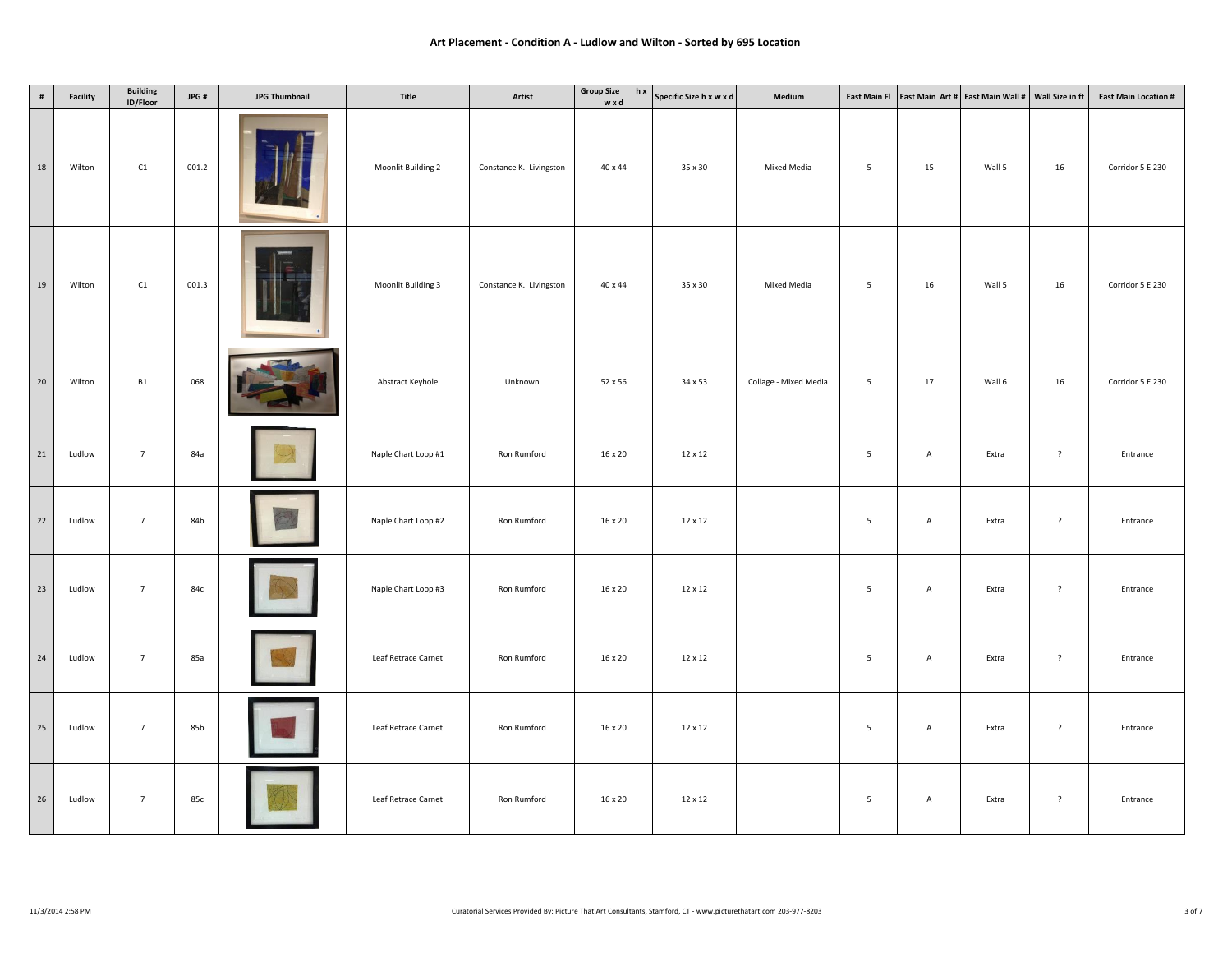| $\#$            | Facility | <b>Building</b><br>ID/Floor | JPG#   | <b>JPG Thumbnail</b>                    | Title                                     | Artist                  | <b>Group Size</b><br>hx<br>wxd | Specific Size h x w x d | Medium                    | <b>East Main Fl</b> |                         | East Main Art # East Main Wall # | Wall Size in ft | <b>East Main Location #</b> |
|-----------------|----------|-----------------------------|--------|-----------------------------------------|-------------------------------------------|-------------------------|--------------------------------|-------------------------|---------------------------|---------------------|-------------------------|----------------------------------|-----------------|-----------------------------|
| 27              | Wilton   | <b>B1</b>                   | 011    | WA<br>COL<br>$\overline{a}$             | Melponere                                 | Amonona                 | 52 x 56                        | 44 x 41                 | Print - S/N, LE 14/65     | $\overline{4}$      | $\mathbf{1}$            | Wall 1                           | 16              | Corridor 4 W 113            |
| 28              | Ludlow   | 6                           | 34     |                                         | 3 Columns                                 | Unknown                 | 40 x 44                        | 33 x 44                 | Original - Mixed Media    | $\overline{4}$      | $\overline{2}$          | Wall 1                           | 16              | Corridor 4 W 113            |
| 29              | Ludlow   | 6                           | 14     |                                         | <b>Wedding Dress</b>                      | <b>Benjamin Tollest</b> | 64 x 68                        | 57.5 x 54.5             | Original - Tapestry Quilt | $\overline{4}$      | $\overline{\mathbf{3}}$ | Wall 2                           | 20              | Corridor 4 W 113            |
| 30 <sup>°</sup> | Ludlow   | 6                           | 22     |                                         | (Quilt) - Similar to #14 Wedding<br>Dress | Unknown                 | 40 x 44                        | 56.5 x 56.5             | Original - Tapestry Quilt | $\overline{4}$      | $\overline{4}$          | Wall 2                           | 20              | Corridor 4 W 113            |
| 31              | Ludlow   | 6                           | 10     | $\mathbb{R}^{n}$                        | A Chosen Few #1                           | Patricia Beatty         | 52 x 56                        | 36 x 47                 | Print - Hand Embellished  | $\overline{4}$      | 5                       | Wall 3                           | 16              | Corridor 4 W 113            |
| 32              | Ludlow   | 6                           | $11\,$ | <b>TEST - PORT</b><br>M<br>Exx          | The Charmed Life                          | Patricia Beatty         | 52 x 56                        | 36 x 47                 | Print - Hand Embellished  | $\overline{4}$      | $\,$ 6 $\,$             | Wall 3                           | 16              | Corridor 4 W 113            |
| 33              | Wilton   | <b>B1</b>                   | 043    | $\overline{\mathbf{u}}$<br>$\mathbf{z}$ | Curtain Still Life                        | Baryl                   | 40 x 44                        | 37 x 30                 | Print - S/N, LE, 27/60    | $\overline{4}$      | 9                       | Wall 5                           | 20              | Corridor 4 E 251            |
| $34$            | Wilton   | <b>B1</b>                   | 042    |                                         | Grand Canyon                              | Clare Ramano            | 40 x 44                        | 30 x 37                 | Print - Artist Proof      | $\overline{4}$      | 10                      | Wall 5                           | 20              | Corridor 4 E 251            |
| 35              | Wilton   | <b>B1</b>                   | 044    | 國                                       | Curtain Still Life #2                     | Baryl                   | 40 x 44                        | 37 x 30                 | Print - S/N, LE, 36/60    | $\overline{4}$      | 11                      | Wall 5                           | 20              | Corridor 4 E 251            |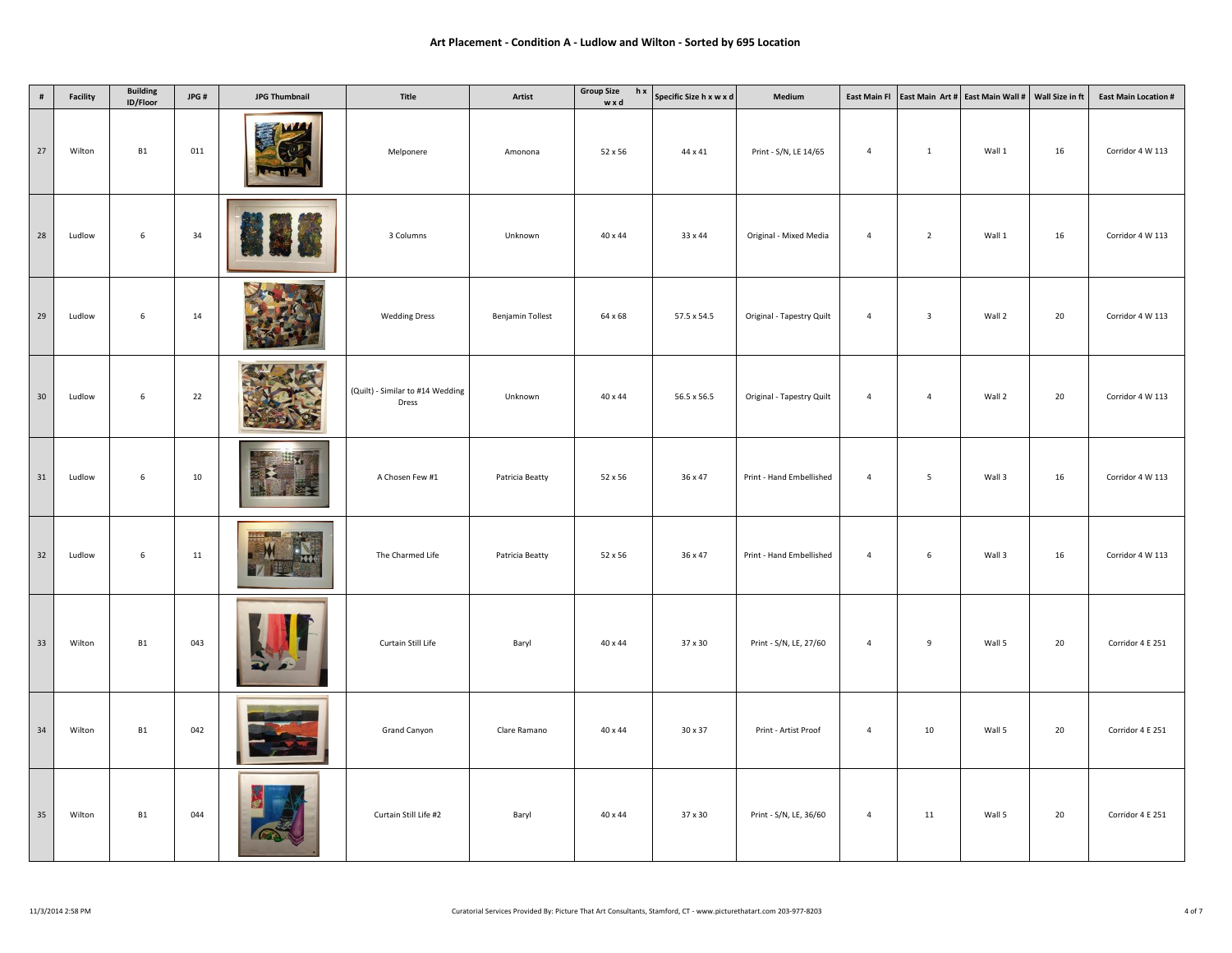| $\#$ | Facility | <b>Building</b><br>ID/Floor | JPG#            | <b>JPG Thumbnail</b> | Title                                  | Artist          | <b>Group Size</b><br>hx<br>wxd | Specific Size h x w x d | Medium                   | East Main Fl            |                         | East Main Art # East Main Wall #   Wall Size in ft |                | <b>East Main Location #</b>                                  |
|------|----------|-----------------------------|-----------------|----------------------|----------------------------------------|-----------------|--------------------------------|-------------------------|--------------------------|-------------------------|-------------------------|----------------------------------------------------|----------------|--------------------------------------------------------------|
| 36   | Ludlow   | $7\overline{ }$             | 75              |                      | Dispered V                             | Nancy Berlin    | 40 x 44                        | 32 x 36                 | Signed                   | $\overline{4}$          | 14                      | Wall 7                                             | 20             | Corridor 4 S 046                                             |
| 37   | Ludlow   | $7\overline{ }$             | 74              |                      | Dipersed IX                            | Nancy Berlin    | 40 x 44                        | 32 x 36                 | Signed                   | $\overline{4}$          | 16                      | Wall 7                                             | 20             | Corridor 4 S 046                                             |
| 38   | Ludlow   | 6                           | 37              |                      | What Solitude                          | Kotja           | 64 x 68                        | 31 x 58                 | 7/150                    | $\overline{4}$          | 17                      | Wall 8                                             | 16             | Corridor 4 S 046                                             |
| 39   | Ludlow   | $6\phantom{.0}$             | 20              |                      |                                        | Jani E. Goldman | 40 x 44                        | 32.5 x 42.5             | Mixed Media              | $\overline{4}$          | A                       | Extra                                              | $\overline{?}$ | In front of Wellness 4 S<br>044. Next to Office B 4 S<br>034 |
| 40   | Ludlow   | $7\overline{ }$             | 126             |                      | Unknown                                | Unknown         | 40 x 44                        | 33 x 31                 |                          | $\overline{4}$          | $\, {\bf B} \,$         | Extra                                              | $\overline{?}$ | Entrance                                                     |
| 41   | Ludlow   | $6\overline{6}$             | 49              |                      | (3 Columed Theme) - Native<br>American | Unknown         | 40 x 44                        | 37 x 29                 | Print - S/N, LE, 44/50   | $\overline{4}$          | $\overline{C}$          | Extra                                              | $\overline{?}$ | In front of 4 N 166. Next<br>to Office B 4 N 156             |
| 42   | Wilton   | <b>B1</b>                   | 062             |                      | Notes From a Naked Swim                | Unknown         | 64 x 68                        | 47 x 58                 | Pastel                   | $\overline{4}$          | D                       | Extra                                              | $\overline{?}$ | In front of 4 N 203. Next<br>to Office B 4 N 203             |
| 43   | Wilton   | <b>B1</b>                   | 069             |                      | My Arcadia                             | Caroline Stone  | 64 x 68                        | 34 x 62                 | Print - S/N, LE, 7/10    | $\overline{\mathbf{3}}$ | $\overline{2}$          | Wall 1                                             | 12             | Corridor 3 N 112                                             |
| 44   | Ludlow   | $5\overline{5}$             | $7\overline{ }$ |                      | Castle Valley                          | Adele Alsop     | 52 x 56                        | 48 x 56                 | Original - Oil on Canvas | $\overline{\mathbf{3}}$ | $\overline{\mathbf{3}}$ | Wall 2                                             | 20             | Corridor 3 N 112                                             |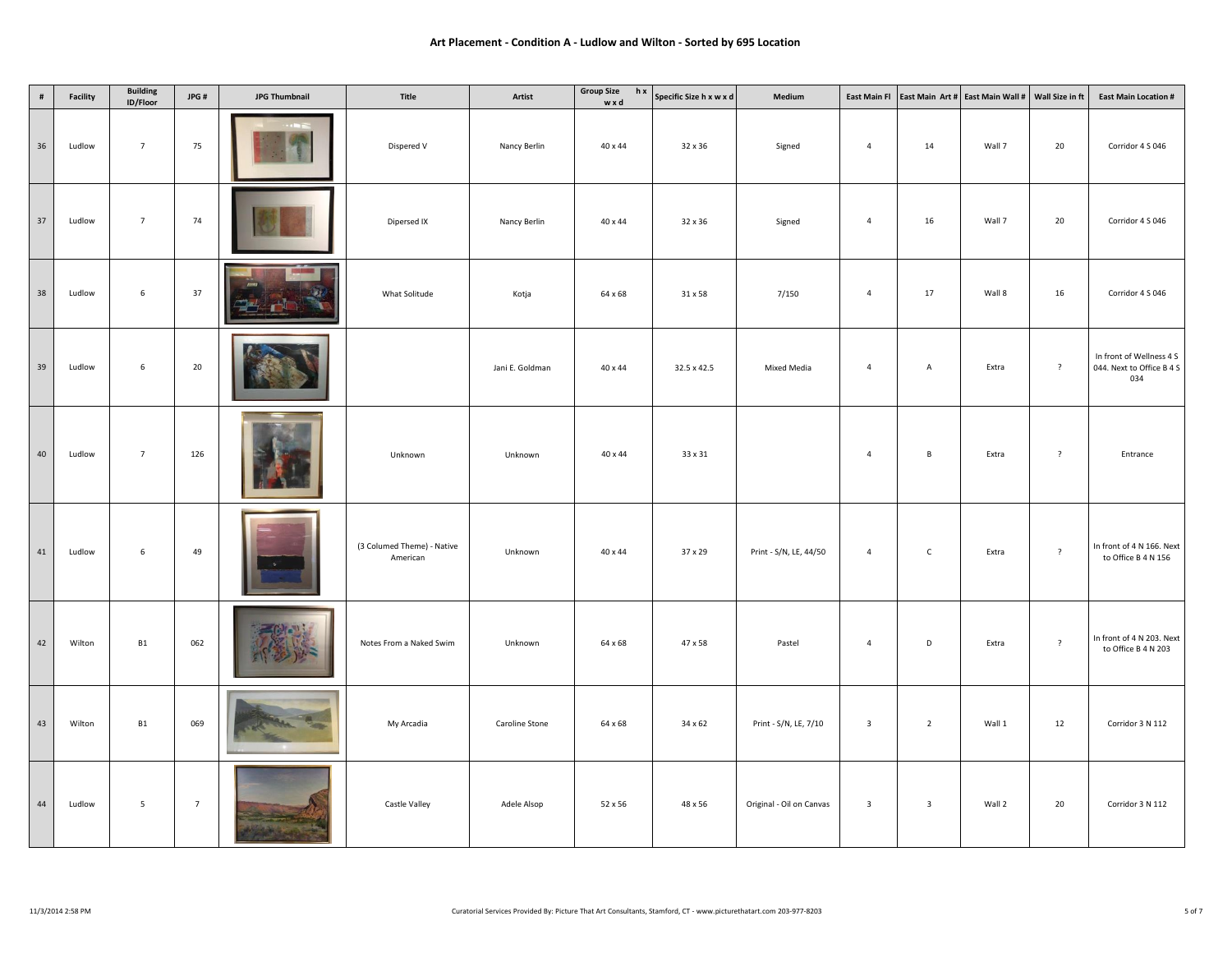| $\#$   | Facility | <b>Building</b><br>ID/Floor | JPG#  | <b>JPG Thumbnail</b> | Title               | Artist             | <b>Group Size</b><br>hx<br>wxd | Specific Size h x w x d | Medium                          | <b>East Main Fl</b>     |                | East Main Art # East Main Wall #   Wall Size in ft |        | <b>East Main Location #</b> |
|--------|----------|-----------------------------|-------|----------------------|---------------------|--------------------|--------------------------------|-------------------------|---------------------------------|-------------------------|----------------|----------------------------------------------------|--------|-----------------------------|
| 45     | Ludlow   | $6\phantom{.0}$             | 26    | چپ                   | Red Forest Themed   | K. Otsuka          | 52 x 56                        | 40 x 50                 | Original - Oil on Canvas        | $\overline{\mathbf{3}}$ | $\overline{4}$ | Wall 2                                             | 20     | Corridor 3 N 112            |
| 46     | Wilton   | B1                          | 027.1 |                      | October Waters - I  | George Cn. Harkins | 64 x 68                        | 61 x 42                 | Dyptych                         | $\overline{\mathbf{3}}$ | 8              | Wall 4                                             | 12     | Corridor 3 N 112            |
| $47\,$ | Wilton   | B1                          | 027.2 |                      | October Waters - II | George Cn. Harkins | 64 x 68                        | 61 x 42                 | Dyptych                         | $\overline{\mathbf{3}}$ | 9              | Wall 4                                             | $12\,$ | Corridor 3 N 112            |
| 48     | Wilton   | <b>B1</b>                   | 041   |                      | Wave Hill #2        | Roger Howrigan     | 76 x 80                        | 69 x 48                 | Watercolor                      | $\overline{\mathbf{3}}$ | 10             | Wall 5                                             | 16     | Corridor 3 W 093            |
| 49     | Ludlow   | $\,$ 6 $\,$                 | 27    |                      | White Themed Park   | Roger Hownigon     | 40 x 44                        | 30 x 37                 | Print - Dyptych Combined        | $\overline{\mathbf{3}}$ | 11             | Wall 5                                             | 16     | Corridor 3 W 093            |
| 50     | Ludlow   | $7^{\circ}$                 | 69    |                      | <b>Shady Sunset</b> | MB Thilhelm        | 40 x 44                        | 25 x 33                 | Print - Signed, Not<br>Numbered | $\overline{\mathbf{3}}$ | 12             | Wall 6                                             | 8      | Corridor 3 W 093            |
| $51\,$ | Ludlow   | $7\overline{ }$             | 70    |                      | Shady Sunrise       | MB Thilhelm        | 40 x 44                        | 25 x 33                 | Print - Signed, Not<br>Numbered | $\overline{\mathbf{3}}$ | 13             | Wall 6                                             | 8      | Corridor 3 W 093            |
| 52     | Wilton   | <b>B1</b>                   | 009   |                      | Middle of the Field | Unknown            | 64 x 68                        | 65 x 65                 | Original - Oil on Canvas        | $\overline{\mathbf{3}}$ | 17             | Wall 8                                             | 16     | Corridor 3 E 185            |